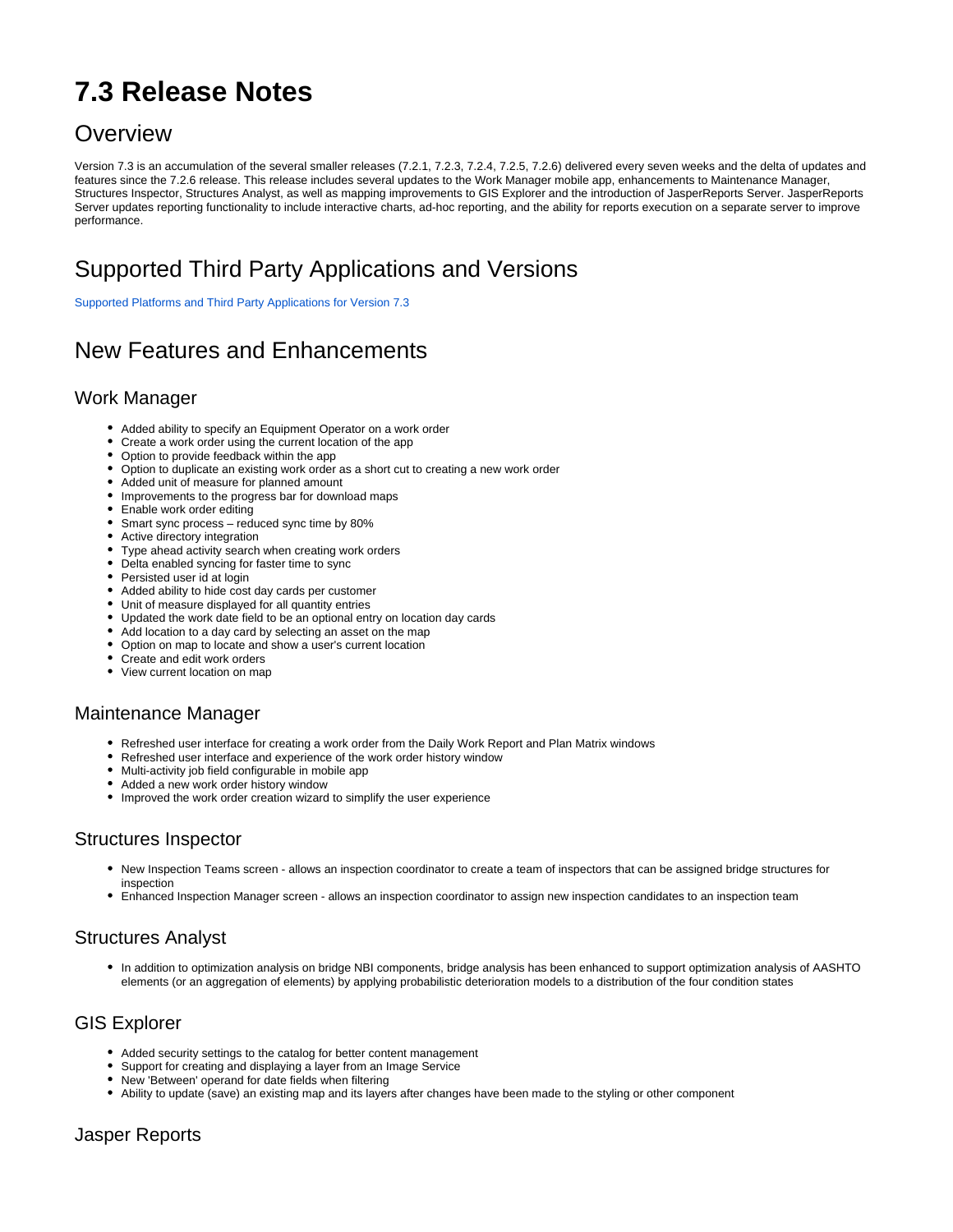- Added support for Jasper server v6.4 as a future replacement for the embedded Jasper reports functionality
	- Note: Embedded Jasper reports functionality will remain functional for the next couple of application versions to allow for full migration of existing reports to Jasper server

### Dropped/Replaced Features

- This version drops support for Esri Roads & Highways version 10.4.1 and below
- This version drops support for Tomcat 7
- This version drops support for Android 4.4 (KitKat)
- This version drops support for iOS 9

### Other Improvements and Bug Fixes

- Added: Support for ESRI Roads & Highways V10.6
- Added: Support for PostgreSQL as a database server OS option for deploying the application
- Added: Ability to edit point and linear features on a map bound to a data window
- Added: Ability to define up to four fixed columns (these will remain visible, when scroll horizontally) in a data window display
- Added: Search box with type ahead for tree list items in Reports filter
- Added: Shortlist for bridge inspections now shows inspections assigned to a user's team(s)
- Added: Support for ESRI Roads & Highways V10.5.1
- Added: High Contrast mode display for color blind users, this applies a grey highlight over white text on grid views
- Updated: The calendar widget was updated to simplify its usability. Simply picking a date on the widget, closes the widget and updates the underlying field with the selection
- Updated: The 'Save Data' and 'Retrieve Data' buttons in the application were renamed to 'Save' and 'Reload' respectively
- Updated: The menu option 'Set bookmark location' on a grid or tree view of a window was renamed to 'Tag record'
- Fixed: Issue in GIS Explorer, where an error is returned when attempt to export a layer as a shape file
- Fixed: Issue in GIS Explorer with IE 11, where an administrator could not edit a folder in the catalog
- Fixed: Issue in signs inventory, where placing the cursor in the MP field for a row, and then clicking away, causes the field data to appear as edited and the save button enabled
- Fixed: Issue in fleet management in the equipment inquiry window, where the field 'Select Column to Retrieve by' did not have a default value
- Fixed: Issue in roadway and facilities, in the in-house projects window, where the 'Update Child Projects' action did not propagate changes made in the in-house projects pane
- Fixed: Issue in roadway, where the linear diagram displayed for a selected route, could be edited for an asset type/event
- Fixed: Issue in signal & its management, where the update time for an employee day is displayed as zeros, when the day card is approved
- Fixed: Issue in signal & its management, where the update time for a work order created for a work/te request, is displayed as zeros, when the work order is activated
- Fixed: Issue on a map bound to a data window, where a new insert-like record of an existing record, is not shown on the map until the application cache is cleared
- Fixed: Issue on a map bound to a data window, where a row selection on the data window does not zoom-in the map to the feature in the selected row
- Fixed: Issue in GIS Explorer, where an edit of a feature service URL does not trigger a revalidation of the edited URL before save
- Fixed: Issue in GIS Explorer, where the map legend overflows at the top of the screen and no option scroll the content
- Fixed: Issue in GIS Explorer, where the AND operand for filtering map data, is not functional when used for 'ANDing' the same field
- Fixed: Issue in reports, for standard reports where the title of a report are displayed twice in the report
- Fixed: General in bridge inspection, where fields with a color value could not be cleared out to have a blank value
- Fixed: Issue in materials management, where the system defaults to the user's currently logged in management unit rather than their previously selected management unit
- Fixed: Issue in fleet management, where a warranty wasn't created after a vehicle acquisition
- Fixed: Issue in fleet management, where odometer history was being updated for non odometer related updates
- Fixed: Issue in maintenance management, where it was possible to create day cards for a completed work order
- Fixed: Issue in maintenance management in the junction inventory window, where switching between the junction inventory tab and the junction condition tab causes cursor position to be on the first record rather than a previously selected record
- Fixed: Intermittent issue in GIS Explorer, where the properties panel is not displayed upon selection of a feature on the map
- Fixed: Issue in GIS Explorer, where an attempt to export a layer with a large set of features, resulted in an error without completing the export
- Fixed: Issue in FDC, where a defined sort order is reset when an in-progress download is cancelled mid stream
- Fixed: General issue with dashboards, where dashboards were not being rendered or refreshed if pre-existing
- Fixed: General issue when attempt to resize an application pop-up dialog, where the dialog resizing doesn't follow the actions of the user
- Fixed: General issue where tool tips were neither displayed for column headers in a window nor for context menu items
- Fixed: General issue in a right to left display application (e.g Hebrew language display), where window columns could not be dragged to re-order them
- Fixed: General issue where the system did not prompt for a restart when the application language is changed
- Fixed: Issue in the work manager mobile app, where the cursor is placed at the beginning of a field when attempt to edit the contents of a field
- Fixed: Issue in fleet and equipment manager, where the equipment inquiry window was defaulting to blank rather than equipment name
- Fixed: Issue in fleet and equipment manager, where an erroneous check for stock levels is performed when completing a multi-vehicle repair order
- Fixed: Issue in maintenance management, where successive parent projects could not be specified and propagated to child admin units, when creating an in-house project
- Fixed: Issue in maintenance management, where asset types or activities defined for a contractor in the setup window are not retained, when select to edit a selection
- Fixed: Intermittent issue in maintenance management, where the prior contents of the work order comments field is overwritten when the user scrolls the screen
- Fixed: Issue in facilities management, where sites or buildings or facilities activities defined for a contractor in the setup window are not retained, when select to edit a selection
- Fixed: Issue in GIS Explorer, where a user's AOI definition, crop setting and global filter definition are not retained across multiple sessions for the user
- Fixed: General issue where the formatting on reports is not retained when a report is emailed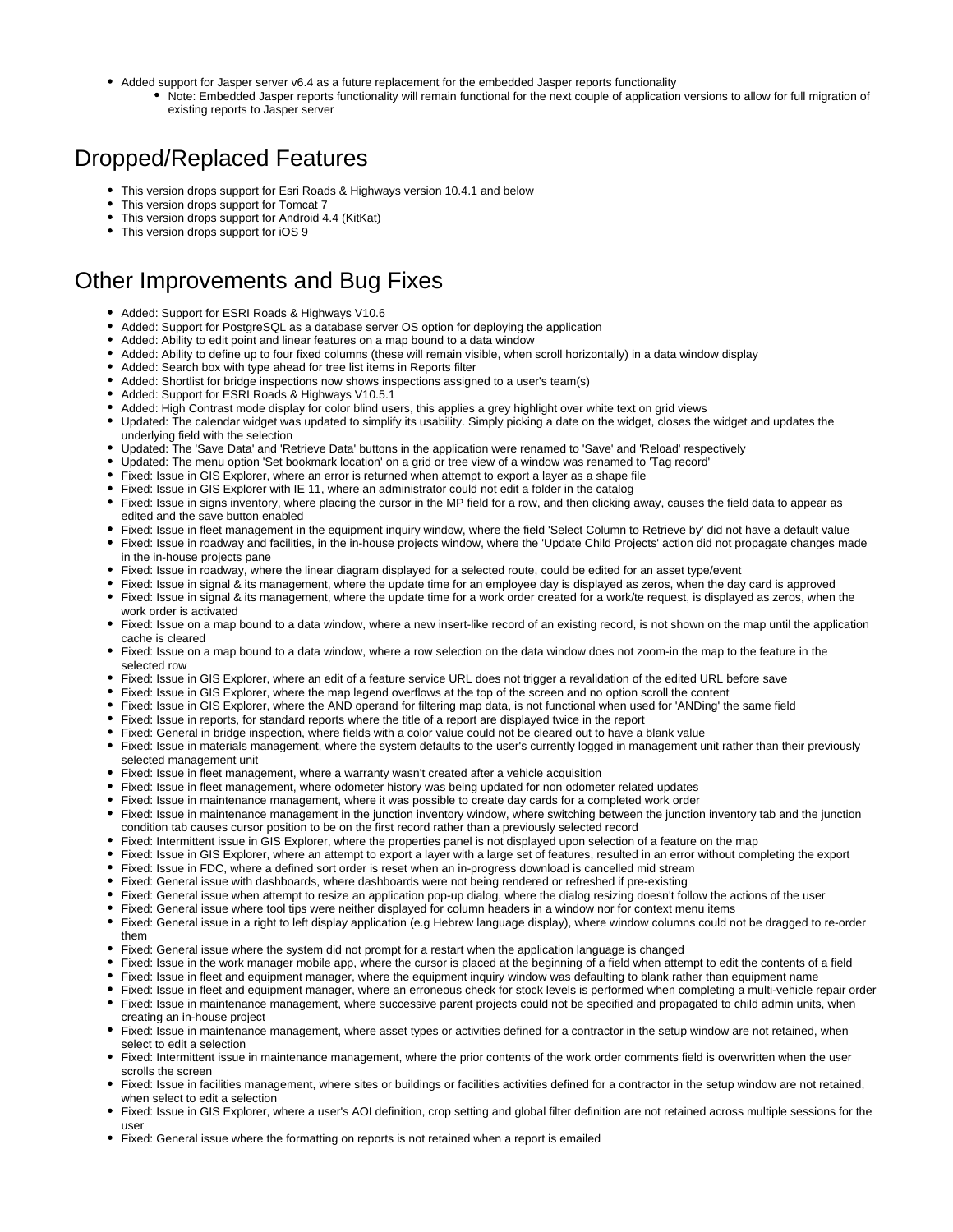- Fixed: General issue for maps bound to a data window, where the feature's gis information on the map is not updated to reflect updates made on the data window
- Fixed: Issue in materials management with Firefox, where an error is displayed when attempt to issue a material to a vehicle or a crew
- Fixed: Issue in fleet management, where an error is displayed when attempt to complete a repair order with a costs daycard
- $\bullet$ Fixed: Issue in pavement management for Hebrew language, where some headers in the survey graph and optimization analysis windows are displayed left-to-right
- Fixed: General issue system settings, where an error is displayed when attempt to insert additional pay periods
- Fixed: General issue in reports, where a user is erroneously able to delete a report that is shared publicly
- Fixed: General issue in standard reports, where aggregated number fields (e.g total sum) with 7 or more digits are displayed in scientific notation
- Fixed: General issue on the login screen for Hebrew language, where invalid characters are displayed in place of the hebrew script
- Fixed: Issue in bridge inspection, where a filter could not be applied to some columns on a data window
- Fixed: Issue in bridge inspection, where the user and date update fields are not updated to reflect current status, when 'Setup Condition State Filter' is updated
- Fixed: Issue in bridge analysis, where an error is returned when attempt to edit item scope description for a copied analysis scenario
- Fixed: Issue in maintenance management, where the last section selected in the 'Inv Elem' field from a previous work order creation is retained when creating a new work order
- Fixed: Issue in fleet management, where the labor cost for a repair order was not correctly summing the only costs from the labor day card for the repair order
- Fixed: Issue in the Work Manager app, where an inactive labour resource was available for selection when creating or updating day cards
- Fixed: Issue in maintenance management, where a selected work order on the Daily Log screen was not retained when save changes made to day cards
- Fixed: Performance issue in fleet & equipment management, where an attempt to save updates in the equipment fueling screen took over 20 seconds
- Fixed: Performance issue in resources management, where an attempt to save a new transaction in the materials inventory management screen sometimes results in a hangup of the application
- Fixed: Issue in bridge inspections, where previously attached media to an inspection is removed when additional media attachments are added from an FTP location
- Fixed: Issue in bridge inspections, where the second line of text in a field could not be edited when the application is being used in right to left mode

#### Known Issues, Limitations & Restrictions

- The new GIS Interface like all web mapping applications requires datasets in the geographic coordinate system (EPSG:4326), so customer schemas with data stored in a different coordinate system would need to be transformed in order for map layers to be created from the dataset.
- Inserting a location or inventory item from a map is not functional when using Firefox as your web browser. To work around this limitation, use the other supported web browsers: IE 11, Chrome or Safari
- When you select to print a map as an image (png file) whilst using Firefox as your web browser, the file is downloaded as map.png.pdf. You would have to manually edit out the '.pdf' extension from the file name, after the file has been downloaded, to be able to open/use the file
- When you define a map print template of size 34x44 or larger, an error is returned since the size of the generated map image always times before a pdf for printing is generated
- While working on the GIS Interface and performing tasks that does not generate a request to the server (such as styling a map), your user session may expire as a result. The configured session expiration warnings will be displayed when this occurs or your session may timeout and a session expiration notification displayed, if a warning is not configured
- Map filter value does not get pre-populated in the Jasper report print template, even though the parameter is specified for display in the template
- Map filter value cannot be defined or edited for a map with a specified area of interest. To work around the definition limitation, the map filter should be defined before the AOI is set
- A map's layer style settings become null and uneditable, when an applied filter is partially applicable or not applicable to the defined styling attribute values for the map
- On a map bound to a data window, some items when selected on the map aren't highlighted in the data window because they aren't present there (In a data window, items can be Access Regulated), but on the map all inventory items are displayed
- The loading and display of maps and associated styles in IE 11 is not as fast as in Chrome, Firefox and Safari
- In the Roads & Highways interface, routes with curves are not handled properly by the ESRI FDGB API. A workaround is to have the agency densify the routes to turn the curves into line strings
- The HTML5 based copy/paste functionality has limitations on the number of rows that can be copied to a browsers clipboard
	- IE 11 4000 rows
	- Edge 4000 rows
	- Chrome 400 rows
	- Firefox 1000 rows
	- IE or Edge on a Surface Tablet 15 rows
- When you select to copy rows from a data window, data from hidden columns on the window are also copied to the clipboard
- The spinner indicating that a layer is loading in the GIS Explorer, continues to spin after selecting to remove a previous loading layer by using either the new map or remove layer option
- When zoomed in at the 0.6km/0.4m level before selecting to print a map, the basemap is not rendered on the resulting printed map
- Hebrew and other languages with special characters are not rendered properly on the properties panel of GIS Explorer
- GIS Explorer does not display the contents of the screen for a right to left language setting
- The owner of a GIS catalog folder no longer has access to the catalog, when the folder is shared by a GIS admin with administrative units that the owner of the folder does not belong to
- A map built from an image service is not rendered in the printed document (pdf or png) when select to print the map
- An image layer is not displayed on the map when change the basemap from the 'None' option to any other basemap option
- A map comprised of layers from multiple sources including an image service, does not display the layers in the correct z-order when the layers are re-ordered
- For some monitor resolutions, opening the messages dialog while the GIS Explorer window is open results in the messages dialog to be partially hidden
- In FDC, when enter an incorrect password twice and then enter the correct password afterwards, a message indicating an incorrect reCAPTCHA answer is displayed
- When the same editable layer is added to GIS Explorer so there are more than one active, the features on the layer cannot be dragged for an edit
- The undo/redo of edits retains the actions performed even the associated layer has been removed